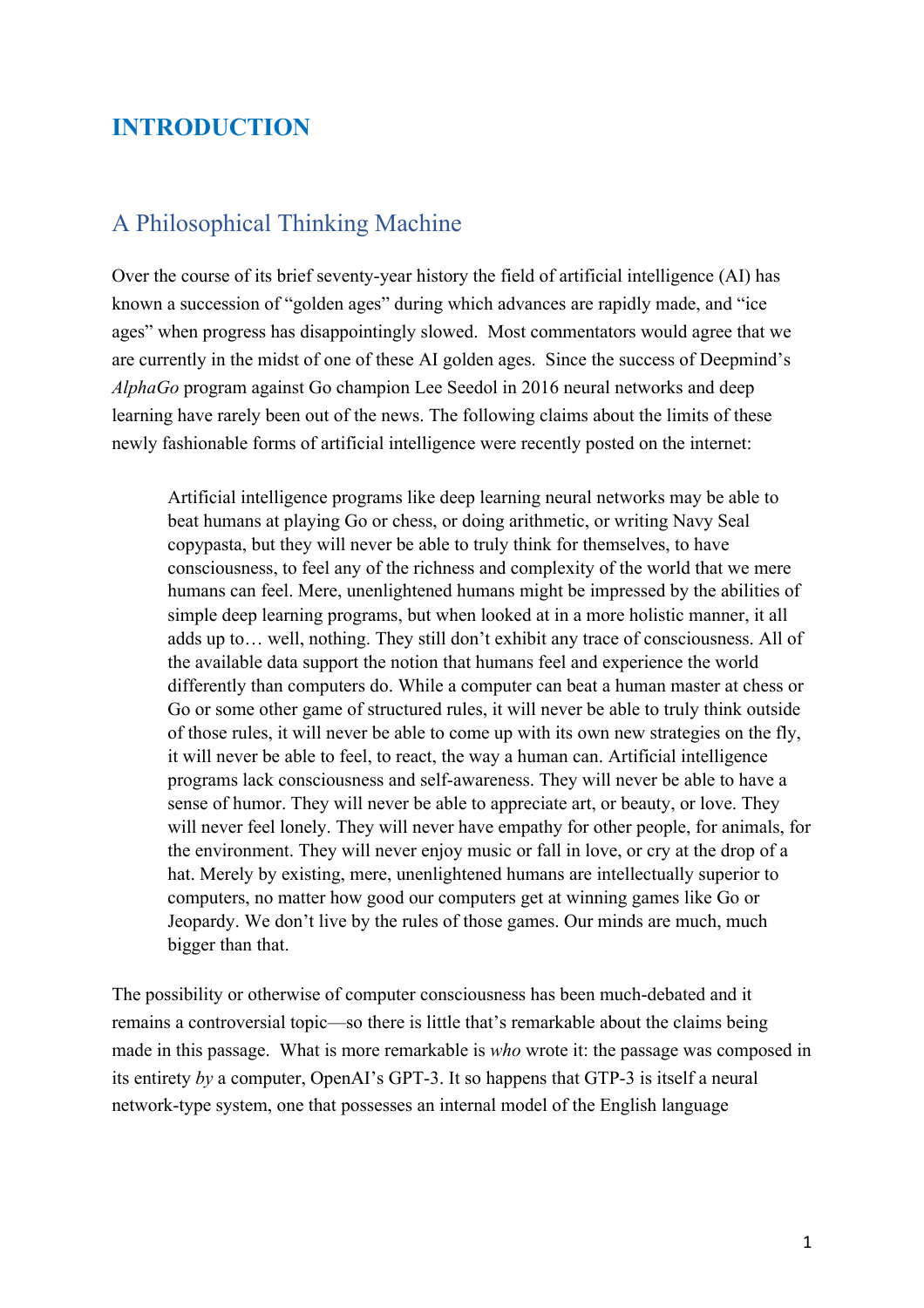comprising some 175 billion parameters, powered by deep learning algorithms and trained by exposure to the entirety of the internet and libraries of books.<sup>1</sup>

Anyone conducting a broader survey of GPT-3's outputs—in addition to philosophy it is able to produce include poetry, conversations, songs, jokes, legal prose and restaurant menu—will quickly discover that the program is far from infallible, and the mistakes that it makes suggest that it lacks anything resembling a full understanding of what it is writing about. The machine's linguistic skills are enviable, but it falls short of possessing the level of wide-ranging general intelligence that we possess. But as David Chalmers has suggested:

Nevertheless, GPT-3 is instantly one of the most interesting and important AI systems ever produced. This is not just because of its impressive conversational and writing abilities. It was certainly disconcerting to have GPT-3 produce a plausiblelooking interview with me. GPT-3 seems to be closer to passing the Turing test than any other system to date (although "closer" does not mean "close") …

More remarkably, GPT-3 is showing hints of general intelligence. Previous AI systems have performed well in specialized domains such as game-playing, but crossdomain general intelligence has seemed far off. GPT-3 shows impressive abilities across many domains. It can learn to perform tasks on the fly from a few examples, when nothing was explicitly programmed in. It can play chess and Go, albeit not especially well. Significantly, it can write its own computer programs given a few informal instructions. It can even design machine learning models. Thankfully they are not as powerful as GPT-3 itself (the singularity is not here yet).**[2]**

With advances such as these being made it is not surprising that in recent years increasing numbers of people have begun to take seriously the idea that artificial intelligence that rivals or even surpasses that of human beings is a genuine possibility, and are pondering their implications.

## From Animal Souls to Machine minds and the Turing Test

They may be much in the recent news, but the issue of whether or not an artificial construct can possess a life or mind of its own is by no means a new one. Thinkers in earlier centuries were well aware that this issue has the potential to have an enormous impact: on how we should think of ourselves and what our place in the universe really is. If we could build a machine that has the same sort of mental capacities as a human being, then we humans can't be as special as many of us would like to think.

 $1$  GPT-3 stands for "generative pre-trained transformer version three", and it has been exposed to approximately 45 billion times the number of words an average human being sees in their entire life. For further details about how the cited text was generated see **[1, 13.7]**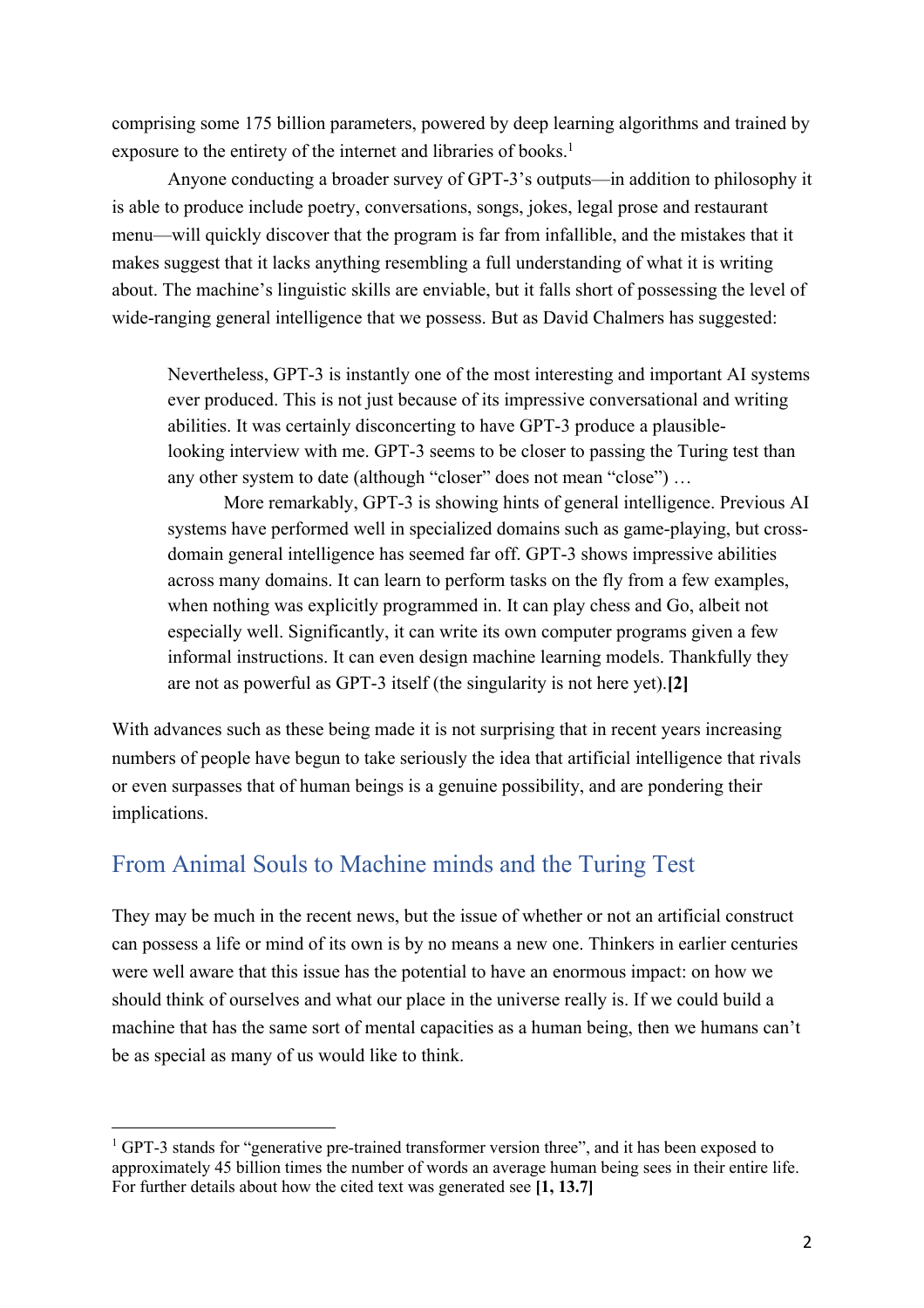To anyone with a passing acquaintance with the history of Western philosophy René Descartes (1596 – 1650) is a familiar figure—indeed, Descartes is often referred to as "the father of modern philosophy".2 He is famous (at least among philosophy undergraduates) for wondering in his *Meditations* whether he could possibly be certain—absolutely certain—that he was not dreaming or being deceived by an evil demon. Irrespective of his paternal relationship with modern philosophy, Descartes did have a real daughter, Francine, who sadly died of scarlet fever in 1640 when only five years old. After Descartes' own death a strange rumour started to spread to the effect that Descartes had constructed a fully life-like automaton that closely resembled in appearance his daughter Francine—the doll was said to accompany Descartes everywhere on his travels. On one of these trips a ship's captain is alleged to have accidentally opened the case where the automaton was stored, and horrified by what he found cast it into the sea.

The full story of how this rumour originated is a fascinating and complex one, but there can be little that doubt it was often passed on with a view to discrediting Descartes and his followers, some of whom were associated with then-scandalous forms of materialism.<sup>3</sup> For present purposes it provides a useful illustration of just how controversial some of Descartes' views were. In the  $17<sup>th</sup>$  and  $18<sup>th</sup>$  centuries the issue of the extent to which human beings are nothing more than purely physical machines was giving rise to increasingly heated debates, and Descartes views were central to these debates.

One of Descartes' more infamous doctrines was his stance on the sort of minds possessed by non-human animals. Referring to the latter as "bête machines" he denied that they have conscious mentality. If you step on a puppy's tail it may well squeal and bark, but you can reassure yourself that it is not feeling any pain. Explaining his views to Henry More he wrote: "The greatest of all the prejudices we have retained from infancy is that of believing that brutes think." **[4, 544]** Few contemporary philosophers find Descartes' stance on animal minds plausible, and even in his day it had comparatively few takers.<sup>4</sup> However, the reasons Descartes put forward for adopting this stance are of considerable contemporary relevance.

 $2$  He is also a familiar character in contemporary philosophy of mind texts for defending a form of dualism, holding that our minds reside not in our brains, but in immaterial soul-substances. While the typical undergraduate textbook portrait of Descartes is not entirely misleading, it is also guilty of concealing the true scope of intellectual endeavours. While his philosophy was certainly important to him, Descartes devoted more time and effort on mathematics, physics and biology, and his writings in the latter fields were influential in the  $17<sup>th</sup>$  and  $18<sup>th</sup>$  centuries. If "Cartesian Dualism" features in any dictionary of philosophy, "Cartesian coordinates" (also invented by Descartes) will feature in any dictionary of mathematics – and most of us will have encountered them at school.

<sup>3</sup> For the full story of Descartes' robotic daughter, in all its fascinating complexity, see **[3]**.

<sup>4</sup> Catherine Descartes, the philosopher's niece, observing that a female warbler bird returning to the same window year after year remarked to a friend "with all due respect to my uncle, she has judgement." See **[5, 75]** for further details.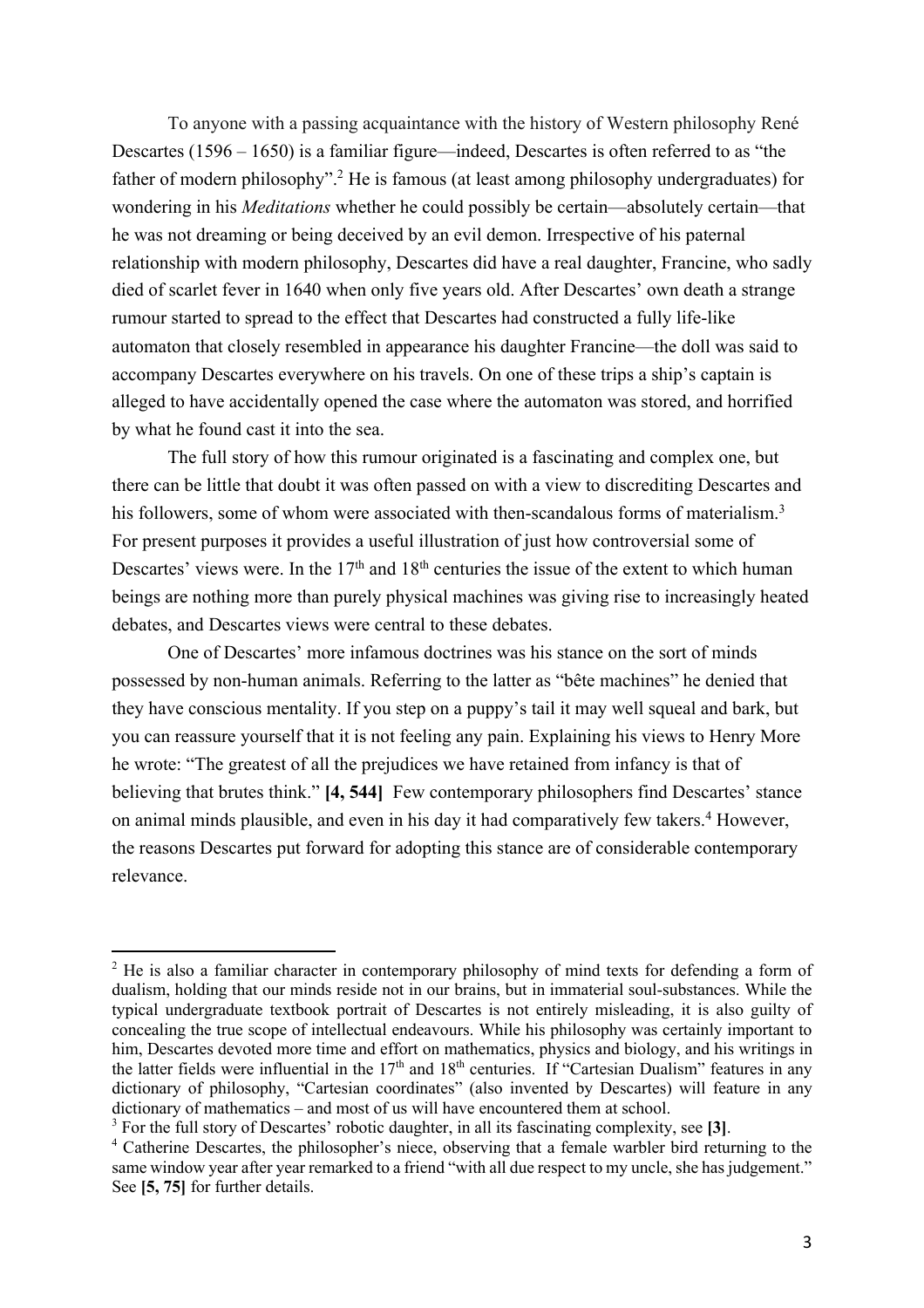In the  $17<sup>th</sup>$  century, Descartes' view that we humans possess a soul was wholly unremarkable—at the time, everyone (or nearly everyone) would have agreed. In contrast, Descartes' claim that animals are nothing more than machines was far from commonplace— At the time it was quite revolutionary. The dominant world-view at the time was Aristotelian, and for Aristotelians the world was chock-full of souls of one kind or another. Plants were thought to possess a *nutritive soul* responsible for their basic life-functions, and which allowed them to feed, grow and reproduce. Animals possessed a nutritive soul, but in addition they possessed a *sensitive* soul, which allows them to perceive their surroundings and move their bodies. Human beings possessed nutritive and sensitive souls, but they also possess a *rational soul*, responsible for their distinctive intellectual capacities.

Like other forward-looking thinkers during the early phases of the scientific revolution Descartes was eager to abolish any trace of (to his eyes near magical) Aristotelian souls from the material world. Consequently he held that all physical things—even highly complex ones such as plants and animals—are constituted entirely of material parts that are governed by simple mechanical laws. These material parts are invisibly small, and the laws governing them are akin to the laws of motion governing observable things such as thrown balls passing through the air, pendulums and the inner mechanical workings of clocks. It is these mechanical laws—rather than anything resembling Aristotelian animistic souls—that are responsible for all aspects of plant and animal life. While it is uncontroversially the case that living things such as roses, oak trees, frogs, birds and dogs *appear* very different from mechanical objects such as clocks or musical boxes, for Descartes these appearances are deceptive: in fact, they are all fundamentally of the same nature, living things are nothing more than complex material mechanisms.

We now know that Descartes was correct—certainly his mechanical view of living things is one nearly all contemporary biologists would accept. However, this victory did not occur overnight. The doctrine that living things are special and fundamentally different from the non-living still seemed plausible to many scientists in the  $19<sup>th</sup>$  century, and it was only with advances in molecular biology in the early decades of the  $20<sup>th</sup>$  century that it was finally put to bed. Given all this, is scarcely surprising that so many in the  $17<sup>th</sup>$  century found Descartes' mechanical view of life so shocking and absurd.<sup>5</sup>

What of human beings? Descartes was one of the leading biologists of his day and being well-versed in the theory and practice of dissection. Given that he was fully aware that similar structures can be found within the brains and bodies of human and animals it was not surprising to find that argued that our own bodies are also machines. Descartes held that all the basic operations of a human body could be fully explicated in mechanical terms, without any need for the nutritive and sensory souls posited by the Aristotelians. However, there was

<sup>5</sup> Even writing a full century after Descartes, when La Mettrie published his *L'homme machine* in 1747 readers found it so outrageous that La Mettrie had to flee the usually very tolerant Netherlands.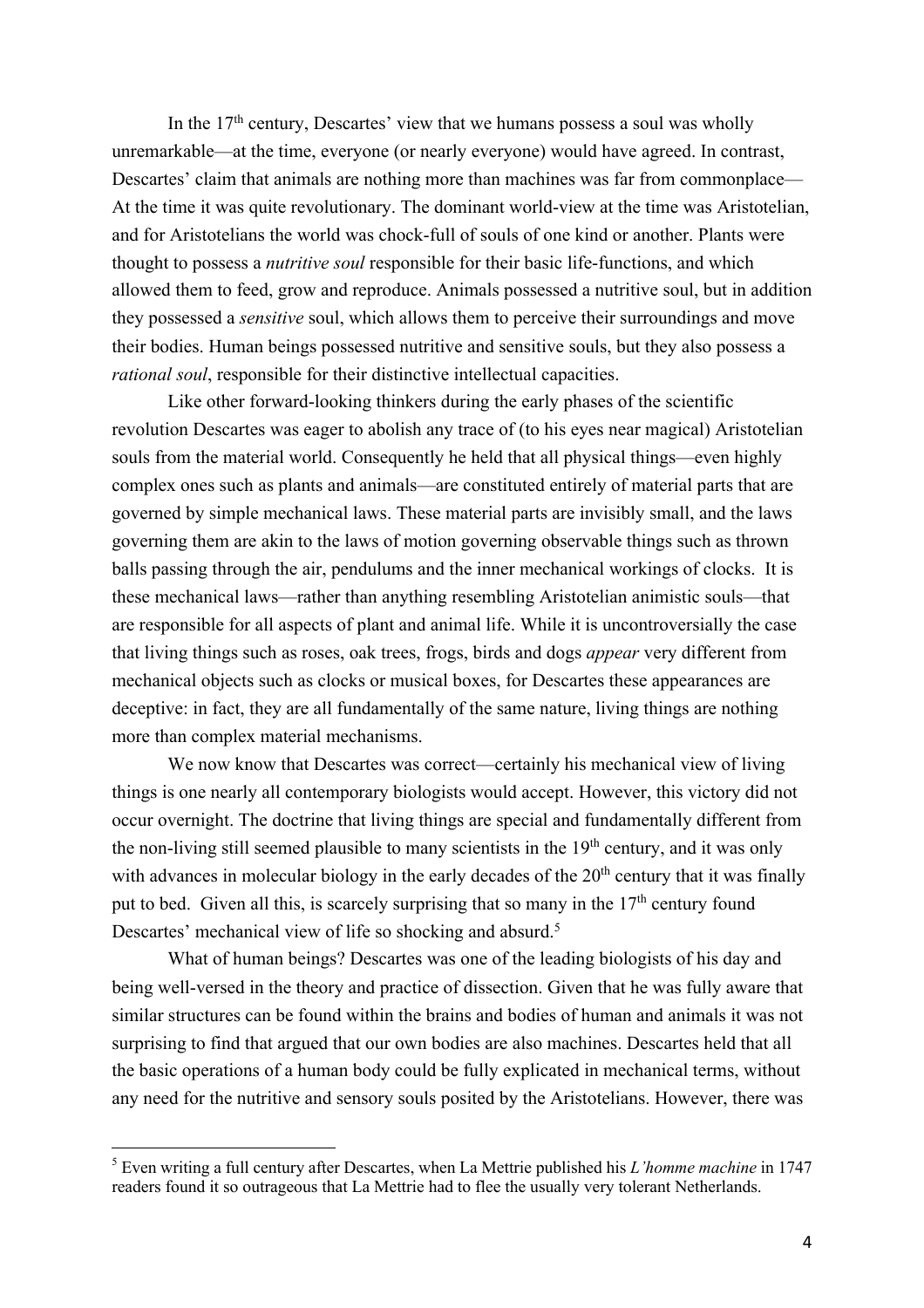one aspect of human life that Descartes could not conceive a mere machine being capable of replicating: our reason or intelligence. In his *Discourse on the Method* (1637) Descartes wrote:

… if any such machines had the organs and outward shape of a monkey or of some other animal that doesn't have reason, we couldn't tell that they didn't possess entirely the same nature as these animals; whereas if any such machines bore a resemblance to *our* bodies and imitated as many of *our* actions as was practically possible, we would still have two very sure signs that they were nevertheless not real men. **(1)** The first is that they could never use words or other constructed signs, as we do to declare our thoughts to others. We can easily conceive of a machine so constructed that it utters words, and even utters words that correspond to bodily actions that will cause a change in its organs (touch it in one spot and it asks 'What do you mean?', touch it in another and it cries out 'That hurts!', and so on); but *not* that such a machine should produce different sequences of words so as to give an appropriately meaningful answer to *whatever* is said in its presence—which is something that the dullest of men *can* do. **(2)** Secondly, even though such machines might do some things as well as we do them, or perhaps even better, they would be bound to fail in others; and that would show us that they weren't acting through understanding but only from the disposition of their organs. For whereas reason is a universal instrument that can be used in all kinds of situations, these organs need some particular disposition for each particular action; hence it is practically impossible for a machine to have enough different organs to make it act in all the contingencies of life in the way our reason makes us act. **[6, p.22]**

So far as Descartes was concerned, no purely mechanical system could possibly possess the ability to converse on any and all topics in the way we effortlessly do at a moment's notice. Nor could such a machine find solutions to an indefinitely wide range of problems in the way that we manage to do—human intelligence is a "universal instrument". It was this stance on the ultimate limitations of physical machinery that led Descartes to conclude that the rational parts of our minds could not be physical.

By virtue of being non-physical, an immaterial soul is free from the limitations governing physical machines. If nothing physical could possess our intellectual capacities, these capacities must reside in something non-physical, and an immaterial soul is the obvious candidate. Hence while Descartes found that he could dispense with two of the Aristotelian souls, he felt obliged to retain a version of the rational soul.<sup>6</sup> Since the behavioural repertoire

<sup>&</sup>lt;sup>6</sup> Some of Descartes' contemporaries were more radical and were prepared to reject his dualistic conception of human beings entirely. In his *Leviathan* (1651) Thomas Hobbes maintained that there is no human capacity that is incapable of being explained in mechanical material terms. Margaret Cavendish also found dualism problematic and argued for an all-inclusive materialism: "I would ask those, that say the Brain has neither sense, reason, nor self-motion, and therefore no Perception; but that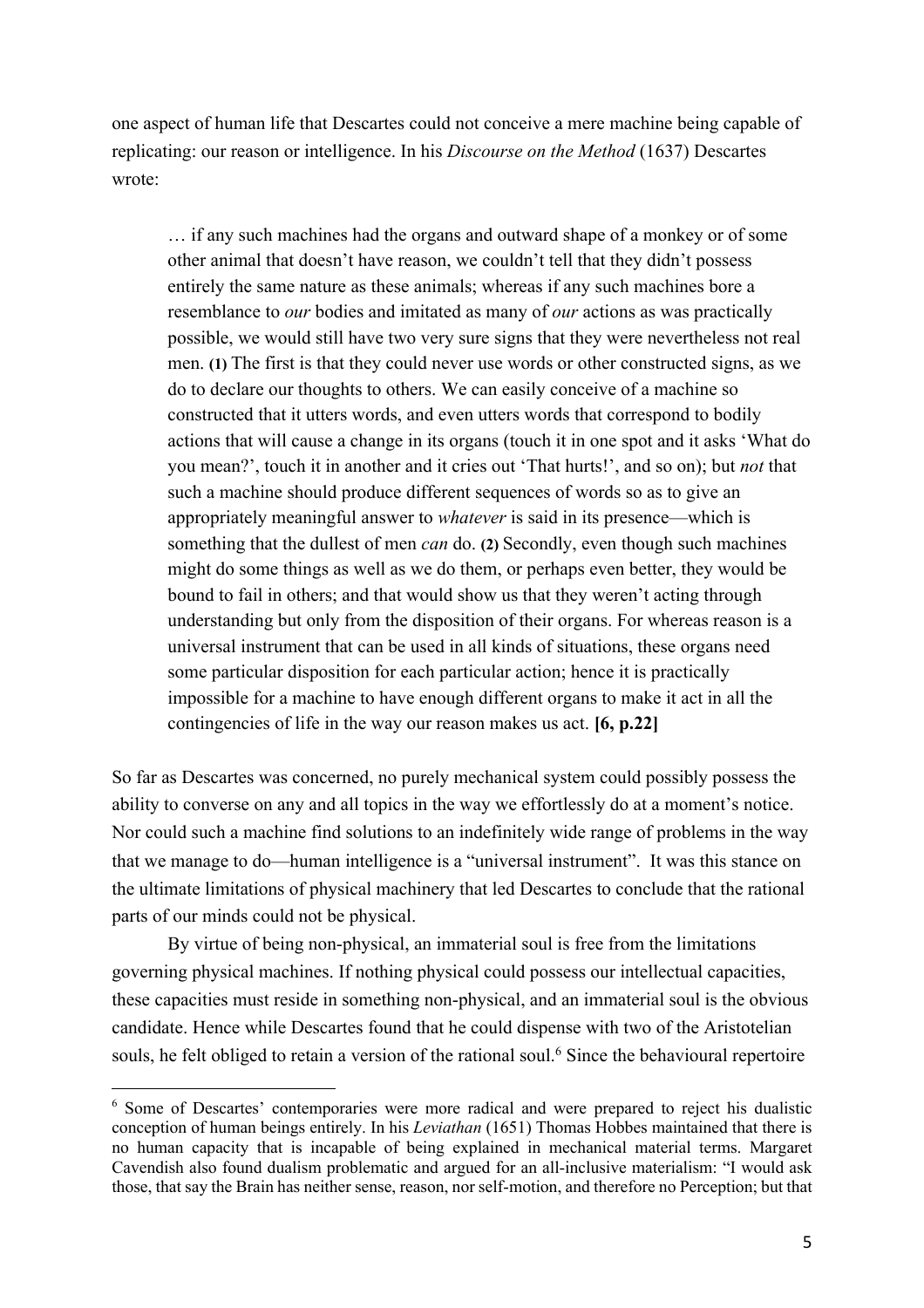of non-human animals is far less complex—they can't converse and can only solve a narrowly circumscribed range of problems—Descartes saw no obstacle to regarding *them* as purely physical machines, devoid of the immaterial soul that we possess.

In 1950 Alan Turing published "Computing Machinery and Intelligence" in the philosophy journal *Mind* **[8]**. Here Turing proposed his famous and much-discussed test for machine intelligence. If a computer could be programmed so as to replicate the conversational skills of an average human being by providing appropriate and meaningful responses to whatever is put to it then it would be legitimate to regard the computer as possessing genuine intelligence. Turing's test is clearly anticipated in the passage of *Discourse* cited above. Descartes may have thought it unlikely that a wholly physical machine could replicate the intelligent behaviour of a human being, but he also seemed willing to accept that if this were to occur it would be legitimate to regard the machine as being genuinely intelligent and a rational agent.

From the standpoint of our technologically sophisticated  $21<sup>st</sup>$  century we should certainly be wary of being overly critical of Descartes and his views as to the feats ordinary physical machinery might be capable of achieving. After all, the most advanced technologies in his the day were spring-powered clocks and the water-powered automata that could be found in gardens of the richer members of the nobility.<sup>7</sup> If he had lived to see billions of transistors being crammed onto small computer chips would he have adopted a different stance? Would he have been even more impressed when he learned that Turing had proved that these machines have the very special power to compute everything that is mathematically computable? We can only speculate, but it is by no means impossible.

## Questions, Issues, Problems

In his 1950 paper Turing predicted that we would not have long to wait before a computer passed his test: "I believe that at the end of the century the use of words and general educated opinion will have altered so much that the one will be able to speak of machines thinking without expecting to be contradicted." In this at least he was mistaken: by the turn of the millennium no computer had managed to pass Turing's test, and in this respect at least Descartes pessimism with regard to the potential for machine intelligence has thus far been vindicated. However, as we have seen, thanks to recent developments the prospects for genuine machine intelligence are considerably brighter than they have been for some time,

all proceeds from an Immaterial Principle, and an Incorporeal Sprit, distinct from the body, which moveth and actuates corporeal matter; I would fain ask them, I say, where their Immaterial Ideas reside, in what part or place of the Body?" **[7]**

<sup>&</sup>lt;sup>7</sup> It should be noted that some of the automata in the Early Modern period were highly sophisticated pieces of machinery, and could seem strikingly life-like. Jacques de Vaucanson's "digesting duck', for example, had some four hundred moving parts in its wings alone. For more on relevant automata and Descartes see **[5]**.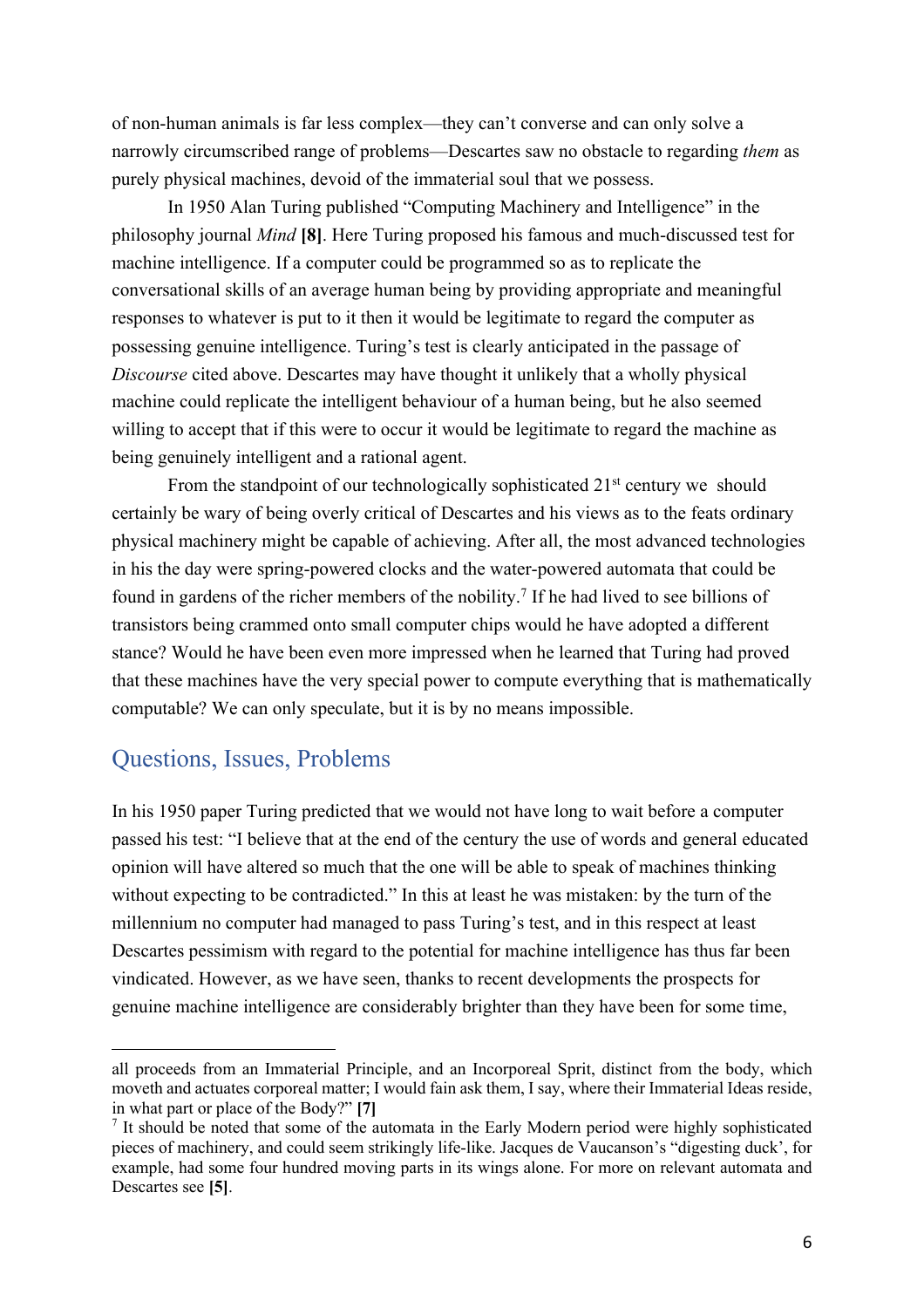and it may well not be very long before we have to deal with AIs that are at least as intelligent as a typical human.

In this connection there are a number of issues that have already received a good deal of attention, and which are likely to receive more in the decades to come.

One important issue concerns the relationship between a capacity for intelligent behaviour and consciousness: does genuine intelligence require consciousness? Would a machine capable of intelligent behaviour also have to be capable of having experiences of pleasure and pain, or colour and sound? Would it be capable of engaging in conscious thinking? Quite possibly, but very different views on this issue have been defended, but thus far nothing resembling a consensus has emerged. Some philosophers hold that genuine intelligence involves the capacity to consciously *understand* what one is doing, a capacity which obviously requires consciousness. But the majority of computer scientists would follow Turing's lead and reject this claim, and with some plausibility: if a computer could pass the Turing Test without being conscious, it would be odd to deny that it had a considerable degree of *some* kind of genuine intelligence. A further complicating factor here is that neuroscientists, psychologists and evolutionary biologists have found it difficult to specify with any clarity quite what explanatory role human consciousness plays in human behaviour.

A distinct but related issue concerns the very possibility of computer possessing *any* form of consciousness—the issue that was vexing GPT-3 in the passage we encountered earlier. This remains one of the most controversial questions in the philosophy of mind, and opinions remains sharply divided. For some philosophers computer consciousness is eminently possible, others rule it out as quite absurd. A complicating factor to bear in mind when considering this question is that "computers" can come in very different guises. The Turing-type that most of us are acquainted with—those found in our phones and laptops—are algorithmic devices: their program consists of a set of instructions which they carry out in a step-wise fashion. Evidently, computers are this kind are distinctly unlike biological brains, which in the human case consist of a hundred billion or so neurons, each connected to hundreds or thousands of other neurons, all working in parallel. But since the earliest days of artificial intelligence computer scientists have been designing computers that work very differently from Turing-type machines, computers which much more similar to biological brains. The "neural nets" currently associated with the revolution in machine learning fall into this category. If it should turn out that Turing-type machines are in fact the wrong kind of thing to be conscious, the same may well not be true for differently structured nonbiological machines. 8

<sup>&</sup>lt;sup>8</sup> For more on these issues see the Glossary entries for "consciousness", "consciousness: the hard problem", "Consciousness and Science Fiction" and "Cartesian Dualism".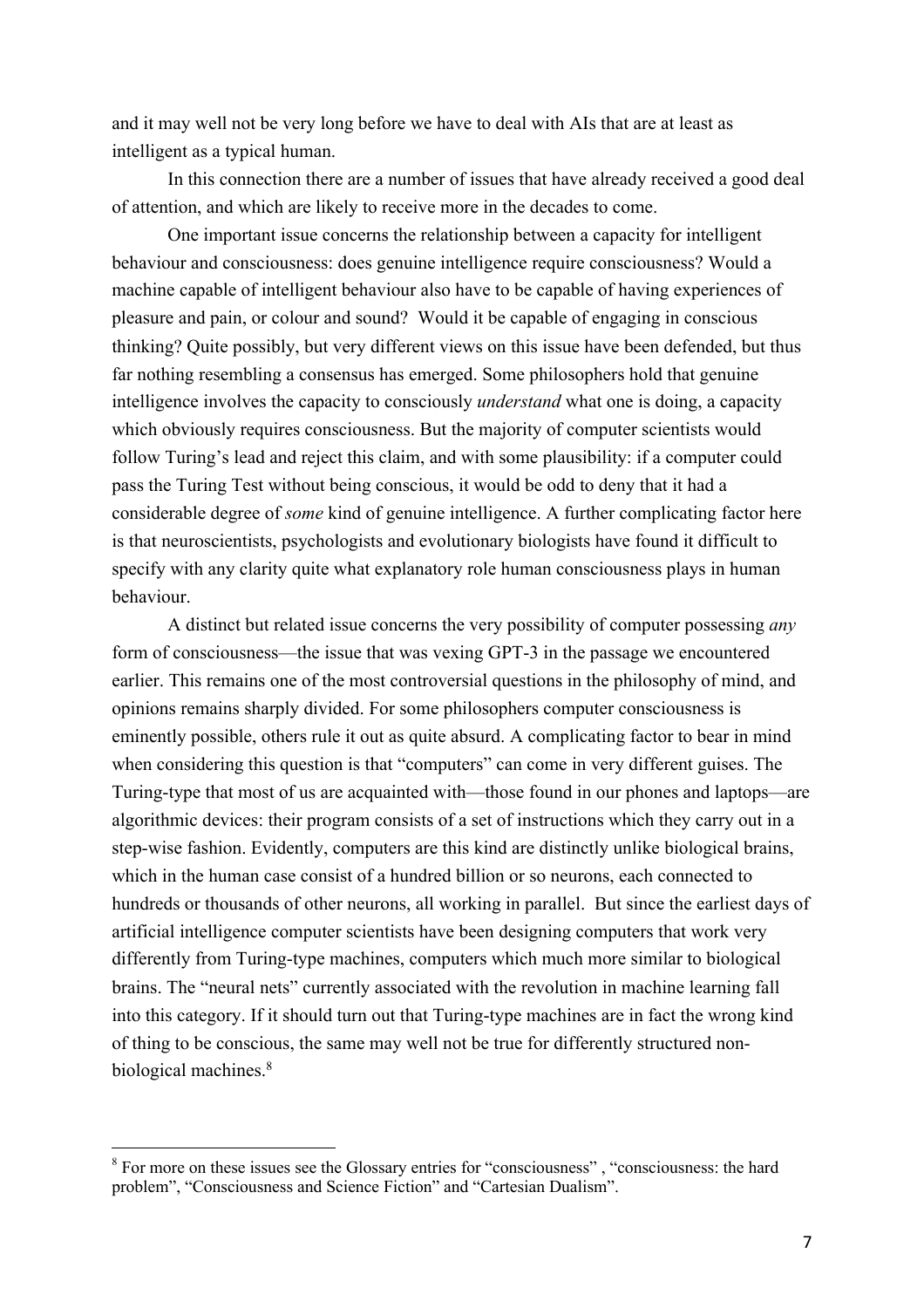The philosophical relevance of AI is not confined to philosophy of mind, it also gives rise to interesting ethical and political questions. If robots possessing human-level intelligence appear on the scene, how should we treat them? Should they be granted the same rights and respect as a human being? What sorts of personal relationships between AIs and humans are appropriate? Under what circumstances should you take an AI as a friend or lover? The AIs in Asimov's robot stories are programmed to "obey the orders given it by human beings, except where this would lead to a human being coming to harm". In effect if not name, Asimov's robots are slaves. Would it be morally right to create beings of this kind?<sup>9</sup>

A different range of pressing issues combine social, political and economic considerations. The machine intelligences available at present do not possess human-level intelligence, but they are sufficiently intelligent to do the sorts of jobs that millions of humans currently do, and as they improve they'll be able to do more. According to one recent estimate **[10]**, we can expect 35% of the workforce to be replaced by AIs over the next twenty years.10 Predictions are of course risky, but the job widely believed to be most at risk include factory workers, lawyers, accountants and taxi drivers—and by the time GPT-5 arrives philosophers, poets and novelists might be at risk too. Working out ways of responding to these developments which maximize the potential benefits while minimizing unwanted disruption is likely will be among the greatest social and political challenges facing us over the next few decades.

Another issue that has already provoked considerable debate concern the dangers associated with the increased possibilities for mass surveillance that advances in AI are making possible. By combining data harvested from social media and internet use, location tracking via mobile phone, pervasive video surveillance cameras and facial recognition, computers capable of speedily handling vast amounts of data very quickly make it possible for interested parties to know vastly more about ordinary citizens than has hitherto been possible, and plan accordingly. Totalitarian regimes have been quick to exploit these technological possibilities, but in democratic nations too these technologies have already led to new methods for influencing the outcomes of elections—methods that unscrupulous parties have been quick to exploit, and which regulators are struggling to deal with effectively.<sup>11</sup>

On an economic level, the data global social media companies possess about their users has proven to be a highly saleable asset, and highly attractive to advertisers willing to

<sup>&</sup>lt;sup>9</sup> See **[9]** for a useful selection of current thinking on human-robot relationships, autonomous weapons and vehicles, and a number of other issues.

 $10$  The website https://willrobotstakemyjob.com gives a 94% chance of accountants and auditors being replaced by AI and robots.

<sup>&</sup>lt;sup>11</sup> See **[11, part III]** for Yuval Harari's perturbing reflections on the consequences of big data algorithms knowing us better than we know ourselves)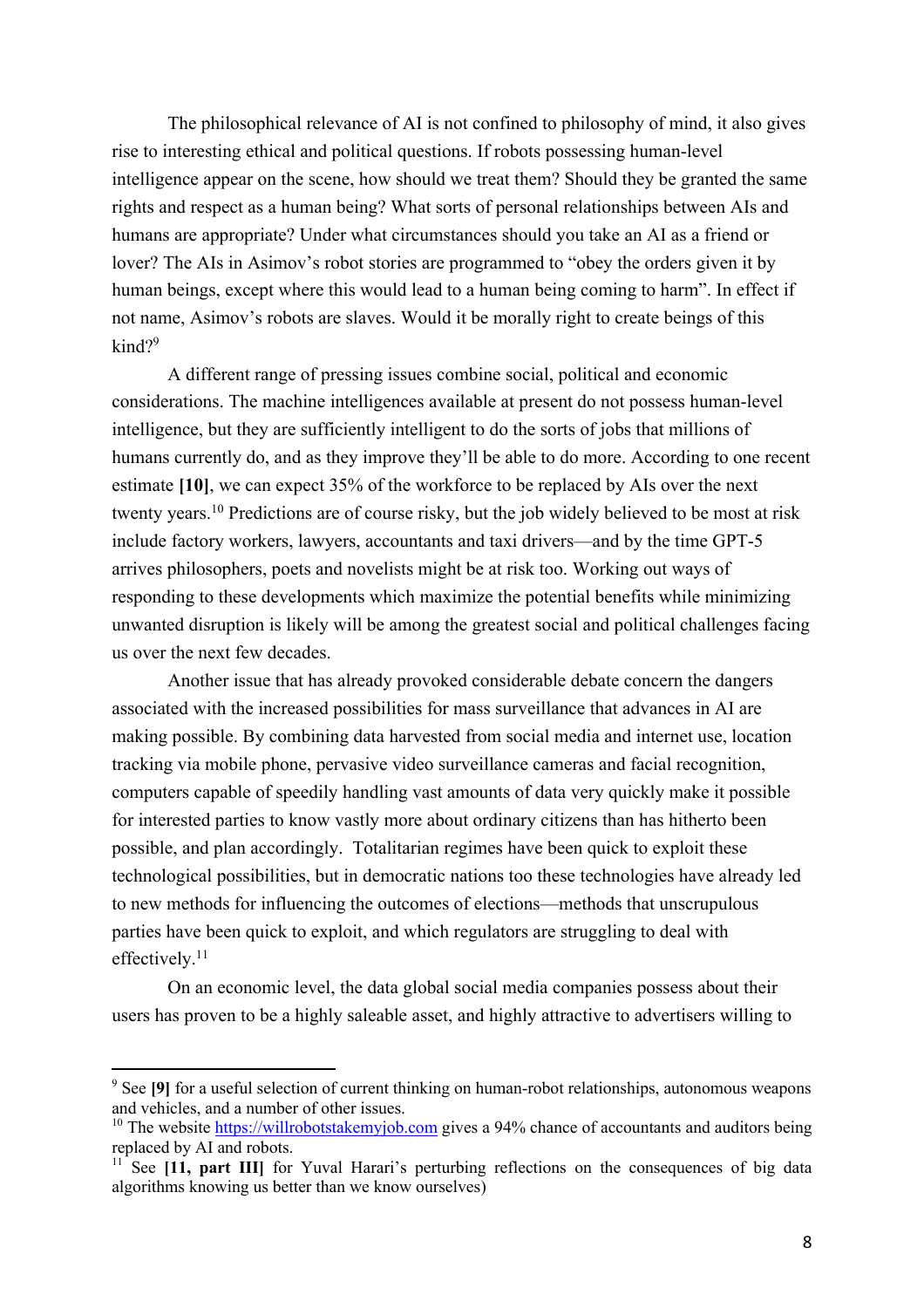pay for it—a combination of factors which had led to social media companies accruing vast amounts of wealth in a comparatively short period of time. As both surveillance technologies and the abilities of AIs to interpret enormous quantities of data advance in the years to come, finding ways of dealing with the consequences will be a major concern.<sup>12</sup>

These technologies also open up new political possibilities. In China, the way the mass surveillance system is being linked to their "Social Credit" system has attracted a good deal of attention. The latter allocates penalty points to citizens who are behave in ways the state doesn't like—failing to show up for restaurant reservations, traffic violations, cheating on public transport—as well as reward points for doing things the state approves, such as donating blood or performing community services. The potential for a "Big Brother"-style micro-control of entire populations is as obvious as it is perturbing.13 However, there is also the potential for more positive developments.

As artificial intelligence becomes more powerful it may well become possible to organize societies in ways that are simply *more intelligent* than anything presently possible. Advocates of free market capitalism are fond of claiming that if a market economic system has its downside, it is still the most efficient way possible for organizing an economy and generating wealth. No central state planner would ever be capable of monitoring the billions of economic transactions that take place on a daily basis and manage them more intelligently than the blind hand of the market. Or so a familiar line of argument runs. But even if this is the case at the moment, will it still be the case when powerful AI's that are able to exploit the resources of big data become available? Firms such as Facebook and Amazon are already monitoring billions of transactions on a daily basis, and managing them in highly effective ways. Is an AI-powered version of communism something we should dread, or look forward to? Is there any alternative to coping with the higher levels of unemployment AIs are going to produce?14

In the eyes of many the most important issue in this connection is working out how to protect ourselves against future machines that equal or surpass humans in intelligence. Humans are smart, but not *that* smart. It would be great to have someone a good deal smarter than us, to help solve pressing problems such as climate change, curing cancer, and reconciling quantum mechanics with general relativity—all problems which continue to defeat the most brilliant human minds. Hence there is a powerful impetus not to stop at creating AIs with human-level intelligence, but to aim for AI's that are *superintelligent*, AIs that possess vastly more intelligence than any human. But if there are lots of advantages in having a superintelligent machine at ones disposal, there are also lots of potential dangers. A

<sup>12</sup> An theme thoroughly explored by Shoshana Zuboff, see **[12]***.*

<sup>&</sup>lt;sup>13</sup> For a useful overview see https://theconversation.com/chinas-social-credit-system-puts-its-peopleunder-pressure-to-be-model-citizens-89963

<sup>14</sup> See **[13]** and **[14]** for surveys of these issues.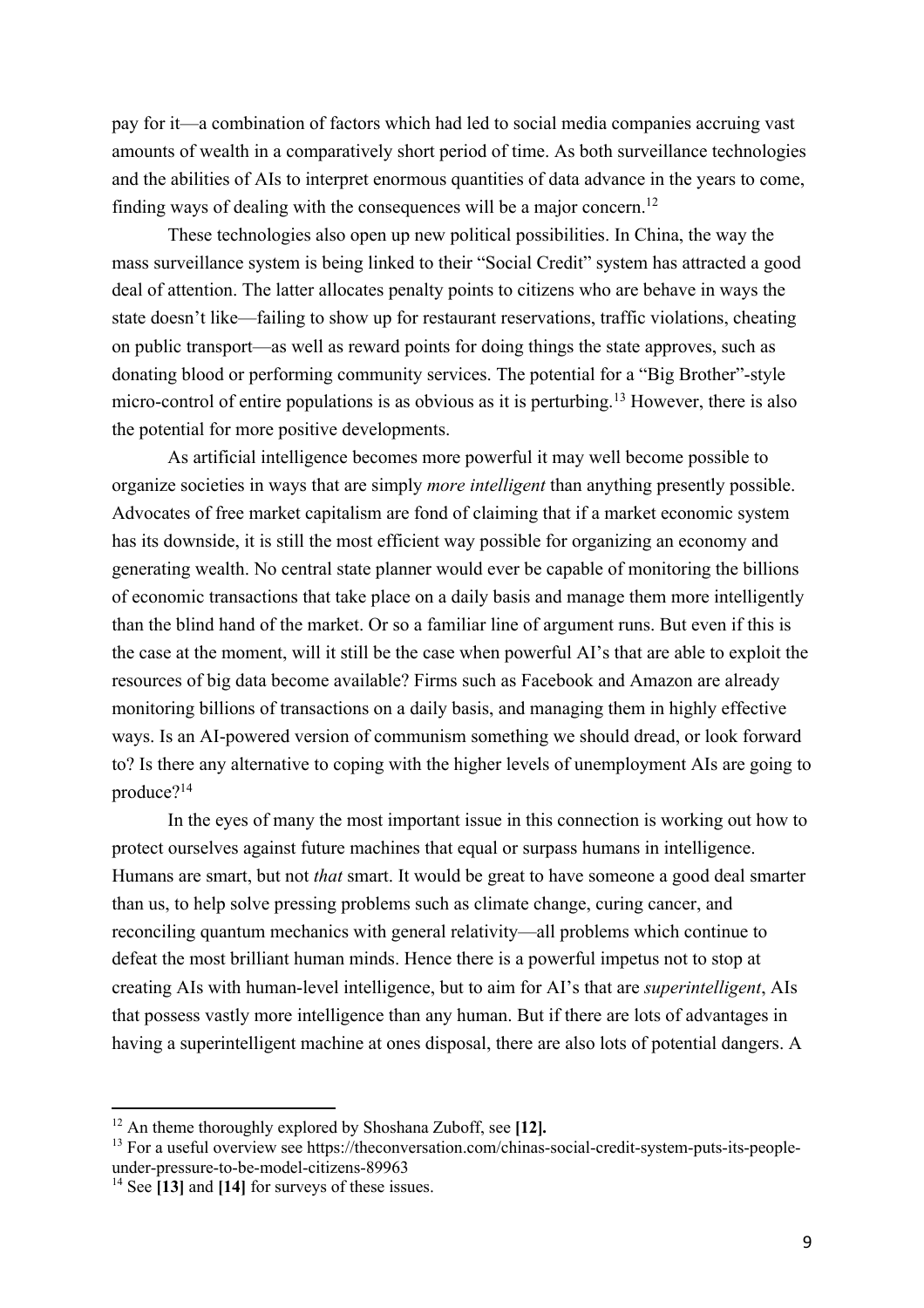maliciously intentioned superintelligence could decide to wipe out the human race entirely – by engineering (say) a virus with a lethality rate of 100%.

Before creating a superintelligence it would obviously be a good idea to ensure that it won't decide to do anything along these lines. But precisely what steps should we take? Given that a superintelligent machine might well be vastly smarter than us, can we be confident that *any* measure we are capable of adopting is guaranteed to succeed?<sup>15</sup>

# From Science Fact to Science Fiction

When it comes to addressing issues such as these the science fiction genre contains an enormous quantity of resources that it would be decidedly unintelligent to ignore. Artificial intelligences—in all manner of guises and forms—has been a prominent theme in science fiction since its very beginnings. Inevitably, when devising these scenarios science fiction writers have been considering potential responses to many of the issues we have just outlined, often with considerable foresight and intelligence. In many domains the gap between science fiction and science fact is rapidly closing, and science fiction writers have long been exploring the relevant territory in interesting and thought-provoking ways—and in some cases actually helping shape it. Science fiction doesn't just have the potential to influence current thinking on AI and robotics, in many areas it has *already* exerted a very considerable influence. When writing just now about the threat that future AIs might pose to humanity, it was very difficult to avoid mentioning the *Terminator* movies or 2001's HAL. When talking of the possibility of falling in love with a machine *Blade Runner* and *Her* come quickly to mind, as does the new TV version of *Westworld.* Given the extent to which science fiction has already permeated our broader contemporary consciousness, subjecting this influence to proper scrutiny is clearly something which should be done.

Hence this book. The essays which follow explore the way minds and artificial mentality have been treated in science fiction over the past century or so, with a view to drawing out and reflecting on their implications for the issues such as those just outlined. Given the vast amount of brilliant and thought-provoking science fiction that has been produced during this period that is relevant to these topics, in what follows we have barely scratched the surface. Even so, we are confident that the essays demonstrate that the exercise is very worthwhile.

The first section, 'Qualities of Mind', explores the ways in which identity and personhood relate to AI, and how these characteristics might relate to ethics and morality. Bohn"s "Is Ava a person?" examines the extent to which Ava, from *Ex Machina* (dir. Alex Garland, 2014) might be said to be a "person" (rather than a mere "object"), and how the

<sup>&</sup>lt;sup>15</sup> For more on this threat, how seriously we should take it, and what we might do to minimize the dangers, see **[15]** and **[16]**.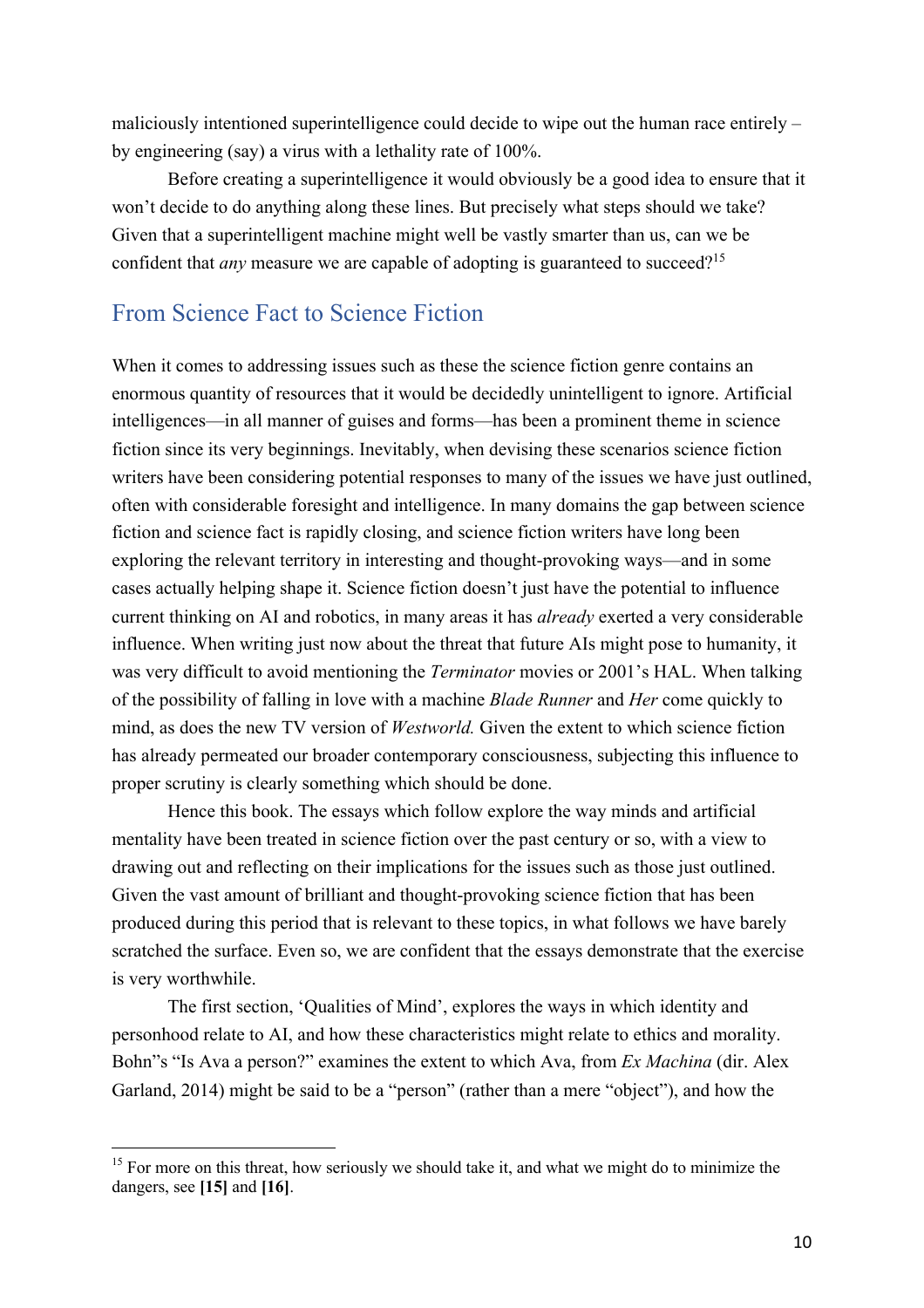notion of consciousness is relevant to this issue, along with a range of other concepts, including intentionality, free will, instrumental rationality, and moral responsibility. In so doing, Bohn demonstrates that "human" and "person" are not necessarily interchangeable as categories, and highlights the extent to which personhood is defined from without (from how an entity is perceived) as much as within (whether you have the capability to see yourself as a person). Hauskeller addresses a similar question in his "What Is It Like to Be a Bot?" , albeit through authors such as Philip K. Dick, Isaac Asimov, and Ian McEwan. He considers whether many of the fears about AI are because of own our (likely justified) concerns that a system's "alternative" cognition might lead it disagree with human concerns and conclusions, and explores how empathy and emotions feed into this debate. The final chapter of the section, Slocombe & Dennis's "Governor Modules and Moral Judges", relates Martha Wells's *Murderbot Diaries* to existing research within computer science on creating ethical frameworks within AI systems, and asks how such a system might function, and how it might impact on an AI's "autonomy". Here, it is the imposition of an ethical framework on an entity and how it might govern its actions. All three chapters inflect questions about the relationship between an entity's identity in different ways, and begin to consider "relational" aspects of advanced AI and the human sphere.

These relational aspects are further examined in the second section, "Meetings of Minds". The focus here is on issues which arise when humans and AIs enter into intimate relationships, whether emotional or physical or both. We are reminded here of John McCarthy—the computer scientist who coined the term "Artificial Intelligence" as a systemic approach to computer cognition—and his short story "The Robot and the Baby" (2004), where a furious societal debate occurs about whether it is possible for a robot to love a baby. Although (it turns out) McCarthy's robot is *not* capable of loving a baby, questions about how humans might love AIs, and how AIs might love humans, recur across science fiction. Kind's essay "Love in the Time of AI" examiners *Her* (dir. Spike Jonze, 2013) alongside an episode of *Black Mirror* in order to consider how romantic love (as opposed to other kinds of love) forges a connection between human and AI, and explores the parameters of that connection. In comparison, Cave and Dihal's "AI will always love you" ranges across a wider range of science fiction, including works by Brian Aldiss and Greg Egan, and serials such as *Westworld*, *Humans* and *Real Humans*, to offer examples of three "successful" different types of love (friendship, familial and romantic), and the potential problems that emerge from human/AI relationships. Broadening out from love, Roy-Faderman's "Anne Leckie's Ancilliaries: Artificial Intelligence and Embodiment" uses texts such as the lesserknown *The Clockwork Man* by E.V. Odile (1923) and William Gibson's seminal Neuromancer (1984), alongside Leckie's recent *Ancillary* trilogy. This chapter offers a suite of ideas about the potential "emotional lives" of AI, and draws together many connection with other possible beings.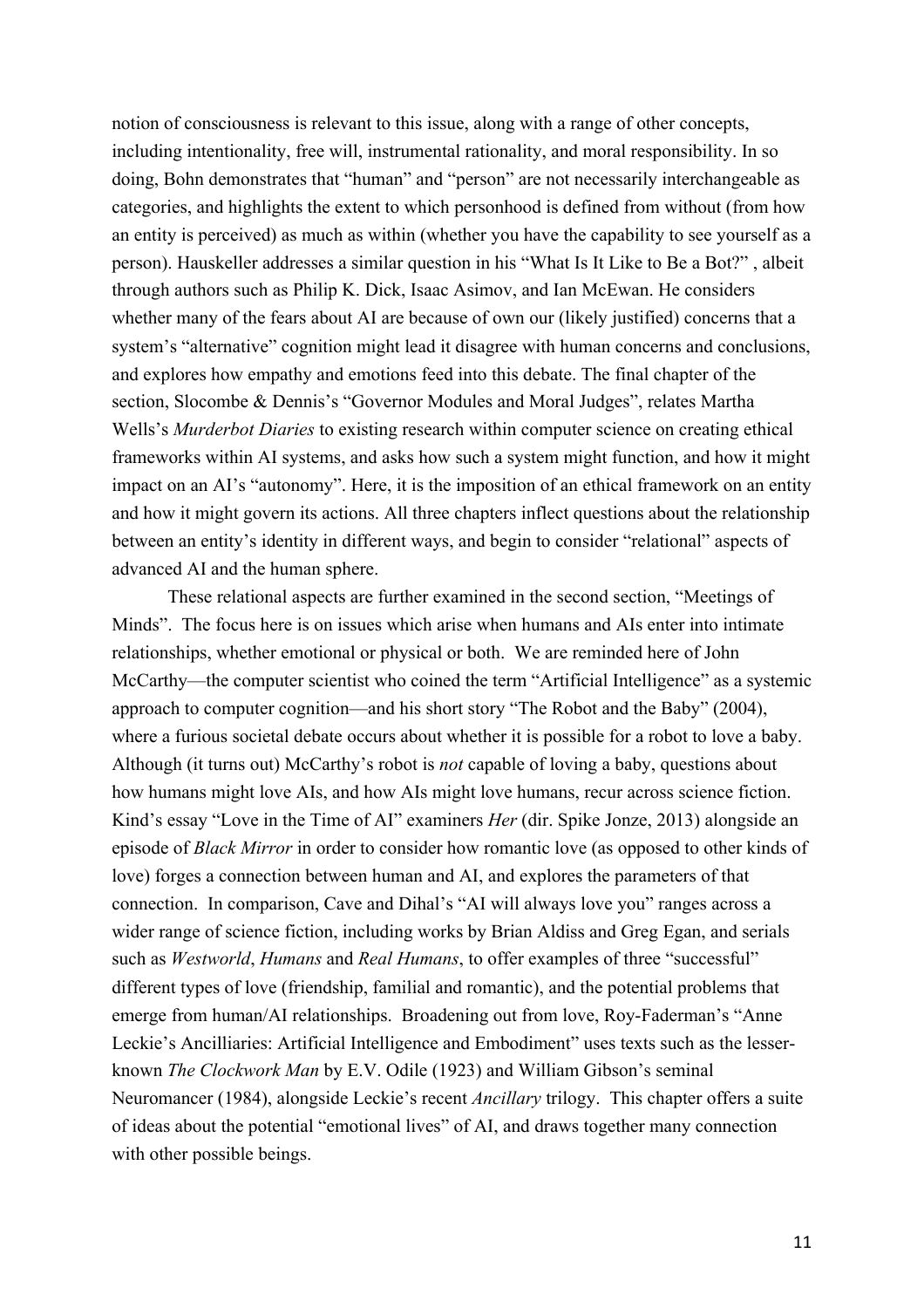In the third section, "Changing Minds" the emphasis shifts from the personal and interpersonal aspects of AI into broader territory. Each of the four chapters here focuses on civilizational and species-level concerns and developments. Clark's "Selfless Civilizations", for example, is a meditation upon the fact that non-conscious machine intelligences spread widely throughout the universe, with human conceptions of "consciousness" being merely a drop in the cosmic ocean, gesturing towards authors such as Peter Watts and Charles Stross, as well as Isaac Asimov, Ray Bradbury, and C. J. Cherryh. Ćirković's "Mindhunter: Transcending Geocentrism andPpsychocentrism in The Invincible and Peace on Earth" echoes this engagement with non-conscious intelligences, but through the filter of two of Stanislaw Lem's novels. In much of his science fiction Lem was concerned to open us up to the possibility—or even probability—that minds elsewhere in the universe might be very different from anything human beings possess or can easily conceive. Ćirković suggests that unless and until this lesson of Lem's is taken on board, the Copernican revolution will not be complete. Silcox's "Historicism, Science Fiction, and the Singularity" introduces us to Karl Popper's critique of historicism, and the considerations which led Popper to maintain that it was impossible to make reliable predictive claims about the future. As Silcox notes, recent claims concerning an allegedly imminent Singularity would be seriously undermined if Popper is right. He then moves on to explore science fiction settings created by Bruce Sterling and Iain M. Banks, and demonstrates the valuable insights these fictions provides into the intelligibility (or otherwise) of the truly advanced AIs that we might one day encounter. The final chapter, Szollosy's "Shifting the goalposts", brings us back to earth, but is a fitting conclusion to the collection as, through discussions of works such Asimov's *Bicentennial Man* and *Humans*, it exposes the ways in which AI has prompted a continuous reappraisal of the "human" and how the goalposts on what we understand AI to be have shifted and continue to shift. He suggests that the necessary next step—to reconsider the frames through which we evaluate ideas such as "ethics" or "the human"—is one that will enable us to ask better questions, rather than rehearse the same old politics of exceptionalism that dominate debates about AI.

An important idea that emerges from the summaries above is that we have been deliberately broad about the very definition of the central concern of this book: what is an "artificial intelligence" anyway? Some of the contributions discuss robots, some androids/gynoids (*gendered* robots), some describe what might be termed "software agents" or programs, and still others explore cyborgs and AI/human hybrids. Moreover, some of these beings are overtly conscious, some are not conscious as we would understand the term, and some we just don't know (and that is of course the point). As a result, some of the insights of individual discussions remain case-specific whereas others have a more general valency. But the point is that, as we are "minding the future" and being mindful of it, all of these illustrate the fact that the signifying phrase, "artificial intelligence", is itself contested, and that different definitions of the very words will lead to markedly divergent interpretations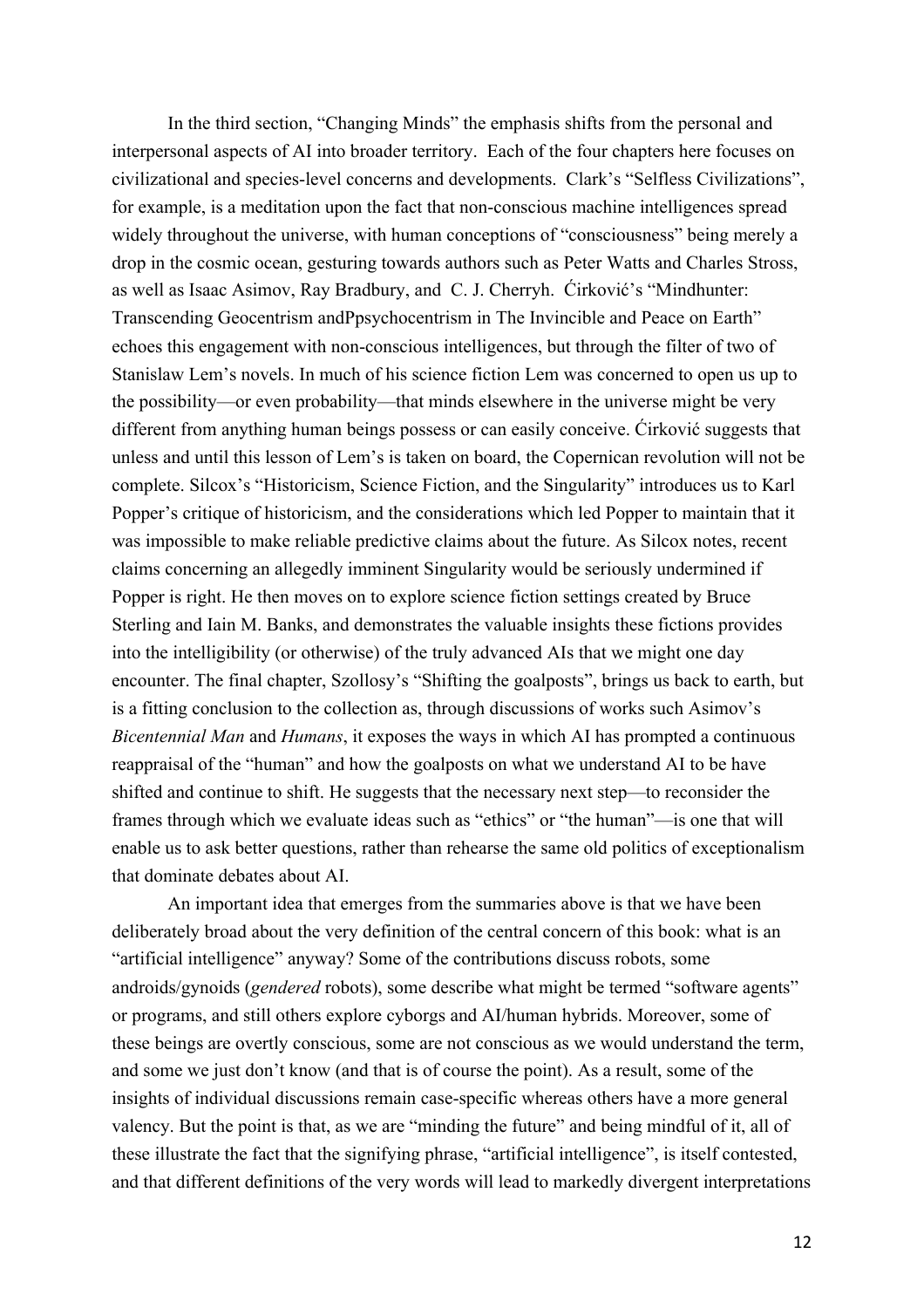of what AI can and might do. Science fiction is replete with examples of all of the above, and that very proliferation can be productive in considering what an AI is, and how we might interpret it, and furthermore help us to think through how we might relate to it and how it might relate to us (with the "we" and "us" in that sentence being similarly ambiguously defined; if you're an AI reading this, who do you think "we" are...?)

What unites these varied contributions is the fact that science fiction enables varied ways of thinking about artificial intelligence and the impacts it might have. Science fiction, perhaps taking a familiar metaphor too far, operates as a kind of "simulation" of possible futures. Some of the scenarios are probable, some of them are vastly improbable. But no matter their plausibility, they can nonetheless spark ideas and approaches about the technologies that comprise AI, our attitudes towards those technologies, and the kinds of impact AI might have on us, on personal, social, global and cosmological levels. By virtue of not being confined to the present time, or constrained by current levels of technology, science fiction has the capacity to speculate about possible futures on a grander scale than other disciplines. As a consequence, science fiction has much to offer anyone interested in the large-scale picture of how conscious intelligence and the broader cosmos are related presently and in the near and distant futures. Nowhere else is so much sheer imaginative power devoted to exploring what minds—both natural and artificial—have the potential to become. When it comes to exploring the vast space of possible minds, imagination is by far the most valuable tool we possess, and science fiction writers possess more than most.

#### REFERENCES

(1) GPT-3 Creative Fiction 13.7 "Why Deep Learning Will Never Truly *X*" https://www.gwern.net/GPT-3

(2) Chalmers, D.: GPT-3 and General Intelligence. *Daily Nous*, July 30 (2020) http://dailynous.com/2020/07/30/philosophers-gpt-3/

(3) Kang, M.: The Mechanical Daughter of René Descartes: the Origin and History of an Intellectual Fable. Modern Intellectual History 14(3), 633-660 (2017)

(4) Cottingham, J.: A Brute to the Brutes? Descartes' Treatment of Animals. Philosophy 53, pp. 551-59 (1978)

(5) Riskin, J.: The Restless Clock: A History of the Centuries-long Argument over What Makes Living Things Tick. University of Chicago Press, Chicago, (2017)